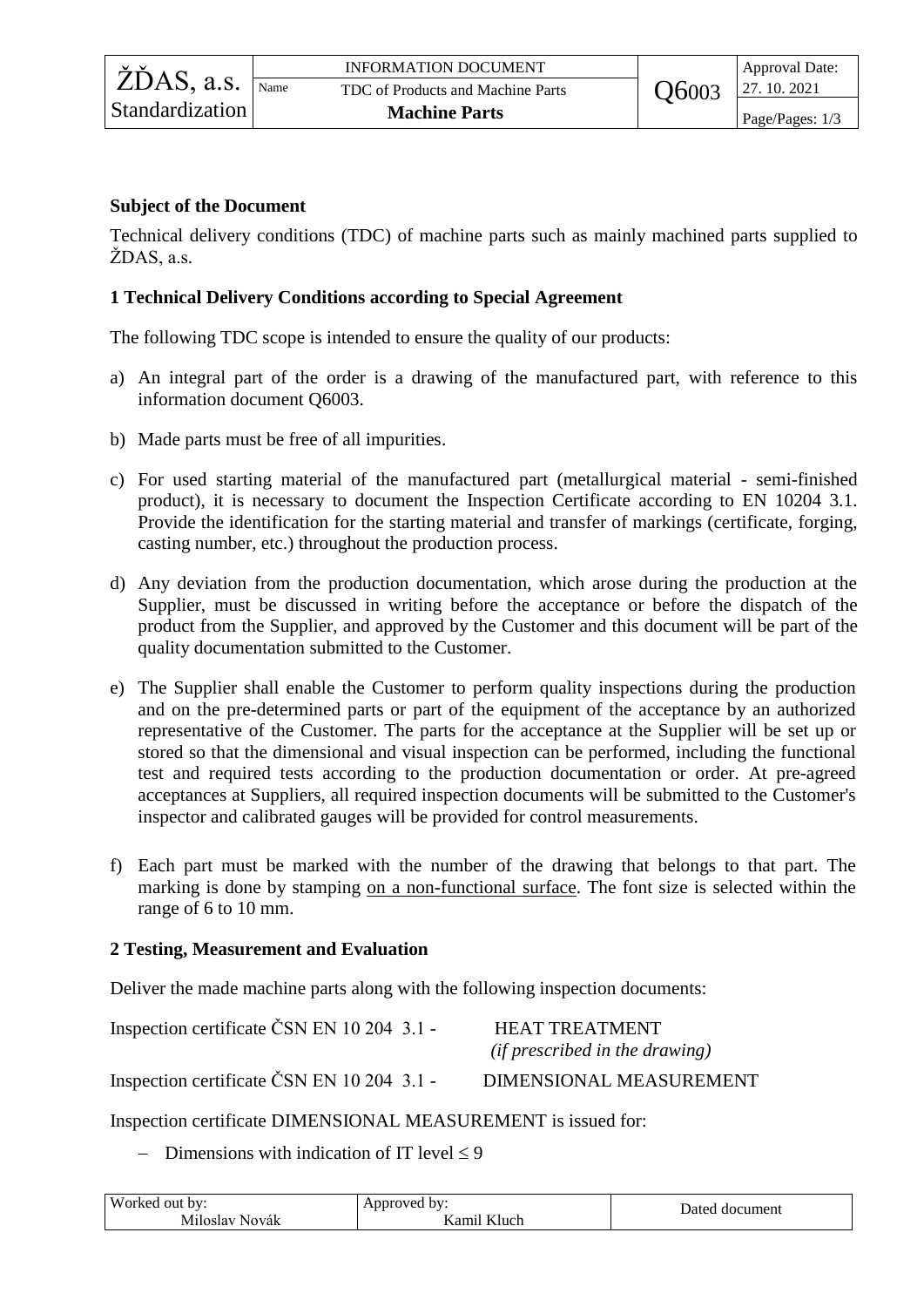|                                                            | <b>INFORMATION DOCUMENT</b>       |              | Approval date:  |
|------------------------------------------------------------|-----------------------------------|--------------|-----------------|
| $\check{Z}$ DAS, a.s. $\overline{\vert_{\text{Nam}}\vert}$ | TDP of products and machine parts | <b>Q6003</b> | 27.10.2021      |
| Standardization                                            | <b>Machine parts</b>              |              | Page/Pages: 2/3 |
|                                                            |                                   |              |                 |

- Tolerated dimensions without indication of IT level according to the following diagram:

|  | dimension up to 80 mm with tolerance | $\leq 0.1$ mm |
|--|--------------------------------------|---------------|
|--|--------------------------------------|---------------|

- dimension from 80 to 500 mm with tolerance  $\leq 0.2$  mm
- $\bullet$  dimension from 500 to 1500 mm with tolerance  $\leq 0.4$  mm
- dimension over 1500 mm with tolerance  $\leq 0.8$  mm
- Prescribed shape and position tolerances
- Tolerated angles, radii and curves
- Machining quality  $Ra \leq 0.8$
- Layer thickness (chrome plating, nickel plating, coating)

If only a certain dimension needs to be logged, this will be marked with the letter M in the drawing.

Non-tolerated dimensions will be produced in tolerance according to ČSN ISO 2768 - m, K, unless different requirement is mentioned in the production documentation or order.

Results of the tests and measurements performed on the basis of the specified inspection according to Customer's drawing documentation or order must also be documented by means of inspection certificates according to ČSN EN 10 204 3.1.

To document the measured values during inspection and testing, the Customer requires that the calibrated gauges, measuring instruments and the forms of inspection documents specified by him or approved by him be used. In case of documenting the measured values from the 3D measuring equipment, the report must contain the following:

- Measurement date
- Person, who performed the measurement
- $-$  Identification of  $\angle Z\angle DAS$  a.s. (as a Customer)
- Product name
- Drawing number
- Order number
- Clearly marked dimensions
- $-$  Indicative result (nominal value, tolerance  $+/-$ , actual value, value out of tolerance)